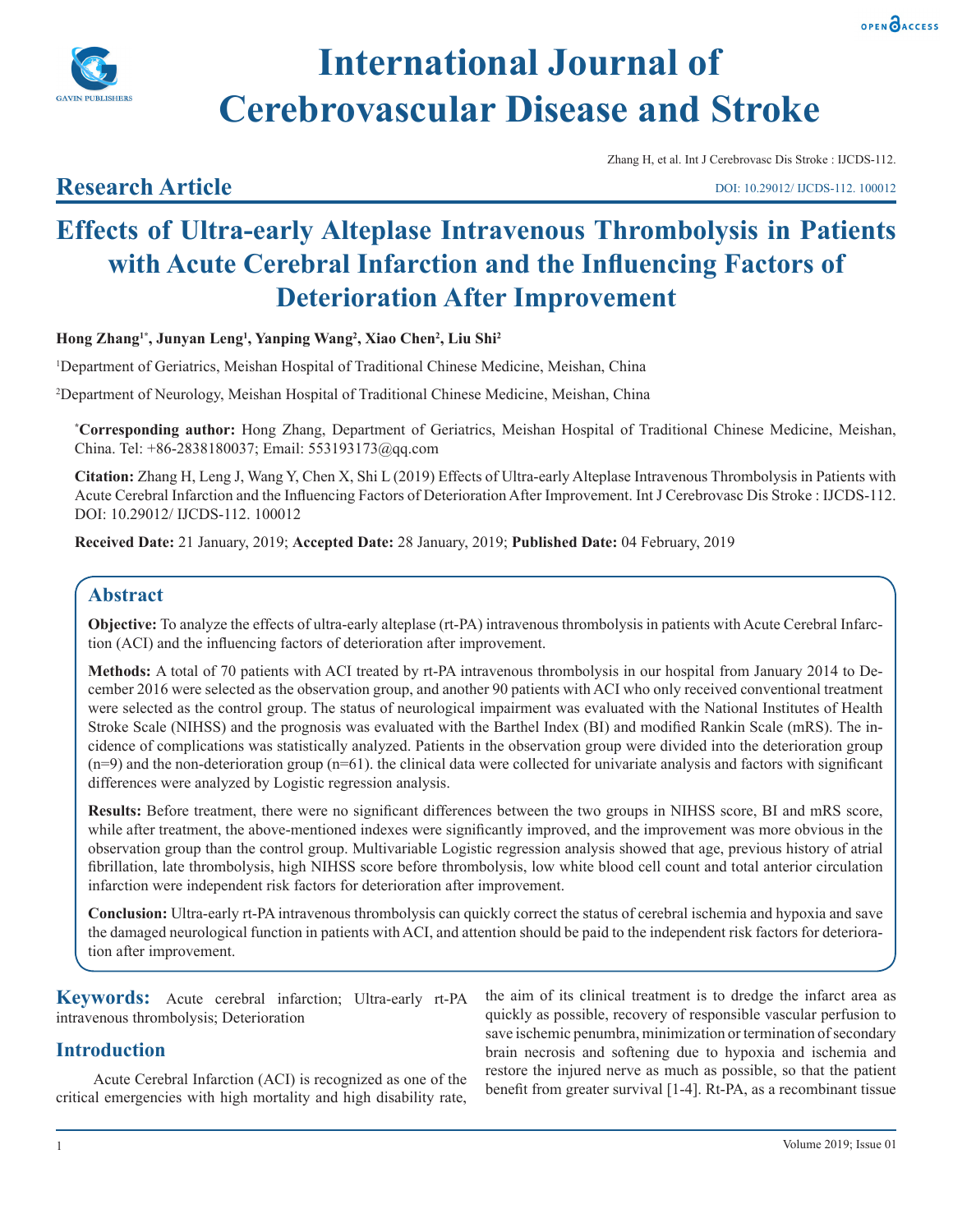plasminogen activator, has been listed as a first-line drug for the treatment of aci in European countries. However, in clinical application, the timing and prognosis of the drug are often different [3,5,6]. In view of this, 70 cases of ACI patients who were treated with super early rt-PA in our hospital were included in the study scope. On the basis of determining the efficacy of thrombolytic therapy, logistic regression analysis was used to analyze the risk factors that might lead to the deterioration of thrombolytic improvement. The purpose of this study is to provide high value clinical reference data for rt-PA intravenous thrombolytic therapy in patients with ACI.

## **Data and Methods**

**General data:** Selection From January 2014 to December 2016, 70 ACI patients treated with rt-PA intravenous thrombolytic therapy were selected as observation group and 90 patients with ACI received routine therapy as control group. In the observation group, there were 45 males and 25 females, the age of 39-72 yearold (55.57  $\pm$ 16.32) years, the average time spent from onset to admission to hospital (2.12  $\pm$ 0.71) h, 35 cases with hypertension, 25 cases with diabetes mellitus and 10 cases with hyperlipidemia. The control group consisted of 65 males and 25 females with an age of 38-73 year-old (56.04  $\pm$ 15.96) years, the average time spent from onset to admission to hospital was  $(2.27 \pm 0.58)$  h, 40 cases with hypertension, 35 cases with diabetes mellitus and 15 cases with hyperlipidemia. There was no significant difference in sex, age, onset time and complications between the two groups ( $p >$ 0.05).

#### **Inclusion and exclusion criteria**

#### **Inclusion criteria**

- 1. According to the relevant descriptions of the guidelines for the diagnosis and treatment of Acute Ischemic Stroke in China 2010 and the guidelines for the diagnosis and treatment of Acute Ischemic Stroke in China 2014.
- 2. The time from onset to admission to hospital is less than 3 hours.
- 3. All can control blood pressure, blood sugar, blood lipid.
- 4. According to the indication of thrombolysis and without thrombolytic related contraindication.
- 5. This study was approved by the Hospital Ethics Committee when it was carried out.
- 6. All patients voluntarily chose intravenous thrombolytic therapy or non-venous thrombolytic therapy and knew the contents of the study.

#### **Exclusion criteria**

- 1. In the last 3 months, there was a history of major head trauma or stroke (cerebral hemorrhage, cerebral infarction).
- 2. Suspected subarachnoid hemorrhage.
- 3. In the last 1 week, there is an artery puncture which is not easy to compress and stop bleeding.
- 4. There were intracranial tumors, intracranial arteriovenous malformations and intracranial aneurysms.
- 5. Recent intracranial or spinal canal surgery.
- 6. Having a history of hemorrhagic hematological diseases or acute bleeding tendencies (including platelet count  $\leq 90 \times 109$ ) / L or other conditions).
- 7. Heparin was treated within 48 hours [Activated Partial prothrombin Time (APTT) exceeded normal range].
- 8. Recently, anticoagulants were taken and the International Standardized Ratio (INR) was more than 1.7 or the Plasma thrombin reduction Time (PT) was more than 15s.
- 9. Pre-treatment systolic blood pressure >180 mmHg or diastolic blood pressure >100 mmHg, except for blood pressure that can be reduced to 160/90 mmHg after treatment.
- 10. Blood glucose < 2.7 mmol/l.
- 11. Major surgery or severe trauma in the last 2 weeks.
- 12. Bleeding of digestive or urinary systems during the last 3 weeks.
- 13. A history of myocardial infarction in the last 3 months.
- 14. Cranial CT showed infarction in (MCA) area of middle cerebral artery with low density  $> 1/3$ .
- 15. NIHSS score > 25.
- 16. Allergy to atropase (rt-PA).
- 17. Patients or family members refuse intravenous thrombolytic therapy.

#### **Methods**

Patients in both groups were treated with routine ACI [6], on admission, such as respiratory support, anti-brain edema, control of intracranial pressure and hypertension, diabetes and other complications, the observation group was given rt-PA (Unit of production: Boehringer Ingelheim Pharma GmbH & amp; Co.KG, Germany, registration number: S20110051, specification: 50mg/ branch) intravenous thrombolytic therapy. Take 0.9 mg/Kg as the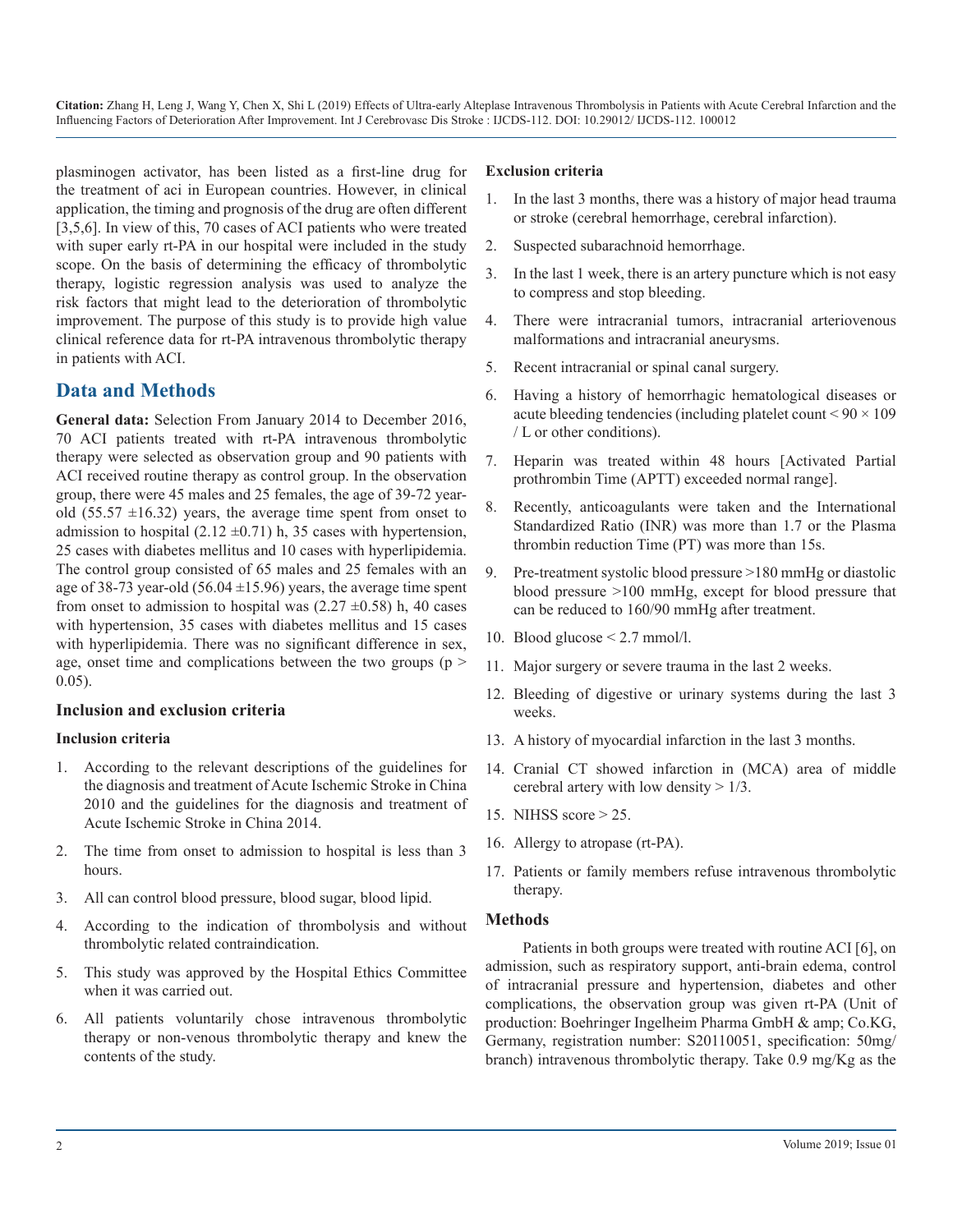standard and calculate the dosage, the maximum dose is 90 mg, the concentration of the original solution is 1 mg/mL, 10% of the drug was injected intravenously at 1st min, and the remaining dose was pumped into the vein at 60 min with the infusion pump. Close monitoring of vital signs after thrombolytic therapy, CT was performed 24 hours later, coagulation function, blood routine examination and so on. If there was no intracranial hemorrhage, antiplatelet therapy could be given. The control group was treated with aspirin enteric-coated tablets (Bayer S.p.A, Italy, 100mg/ tablet), clopidogrel (Sanofi Pharma Bristol-Myers Squibb SNC, France, 75mg/tablet) at the discretion of the physician according to the condition of the disease. The dosage of the drug was given at the doctor's discretion.

#### **Observation indicators**

#### **Intravenous thrombolytic effect of rt-PA in patients with acute cerebral infarction**

- 1. Improvement of nerve function defect: before treatment, 2 hours after treatment, 24 days after treatment and 3 months after treatment, (NIHSS) was used to evaluate the neurological impairment of the patients. The scale includes patients' consciousness, limb movement, reflex and other neurological function behaviors. The higher the score is, the more serious the nerve defect is.
- 2. Prognosis situation: Barthel (BI) index was used to evaluate ADL before and 3 months after treatment, the improved Rankin (mRS) scale was used to evaluate the recovery of neurologic function in patients, the higher the score of BI index, the more daily behavior, such as daily, food, clothing, housing and transportation, etc. The mRS scale is a comprehensive evaluation of the patients' physical movement, sensation,

vision, cognition and so on. The higher the score, the worse the recovery of neurological function.

#### **Factors influencing the deterioration of patients with acute cerebral infarction after the improvement of thrombolytic therapy in rt-PA at the very early stage**

70 patients who received intravenous thrombolytic therapy with rt-pa were divided into two groups according to whether the thrombolysis had deteriorated after thrombolytic improvement  $(n=9)$  and no deterioration  $(n=61)$ . The clinical data such as demography, past history, thrombolytic index, laboratory index, OCSP classification, TOAST classification and so on were collected.

#### **Statistical methods**

The data involved in this study were statistically analyzed by

spss19.0 software. The measurement was expressed in  $\bar{\mathbf{x}}$  + s, the t test was used, the percentage standard was used to count the data, the X2 test was carried out, and the logistic regression analysis of multiple factors was carried out,  $p<0.05$  was statistically significant.

#### **Results**

#### **Comparison of changes in NIHSS scores between the two groups before and after treatment**

Before treatment, there was no difference in NIHSS score between the two groups (p>0.05). After treatment, the NIHSS score of the two groups decreased, and the NIHSS score of the observation group was lower than that of the control group at 2h and 24h after treatment, and the difference was statistically significant ( $p$ < 0.05) (Table 1).

| Group                      | <b>NIHSS</b>     |                         |                          |                         |  |
|----------------------------|------------------|-------------------------|--------------------------|-------------------------|--|
|                            | Prior treatment  | 2 hours after treatment | 24 hours after treatment | 2 weeks after treatment |  |
| Observation group $(n=70)$ | $13.34\pm4.17$   | $10.24 \pm 5.49$        | $8.69 \pm 5.23$          | $6.84 \pm 5.35$         |  |
| Control group $(n=90)$     | $13.22 \pm 4.46$ | $12.86 \pm 5.61$        | $11.93 \pm 5.78$         | $9.52 \pm 5.59$         |  |
|                            | 0.713            | 2.964                   | 3.665                    | 3.065                   |  |
| D                          | 0.862            | 0.003                   | 0.0003                   | 0.002                   |  |

Table 1: Comparison of changes in NIHSS score between two groups before and after treatment ( $\bar{x}$ ±s, score).

#### **Comparison of BI index and mRS score before and after treatment between the two groups**

Before treatment, there was no significant difference in BI index and mRS score between the two groups ( $p > 0$ . 05). After treatment, the BI index increased and the mRS score decreased in both groups. The BI index score of the observation group was higher than that of the control group at 2 weeks and 3 months after treatment, and the mRS score was lower than that of the control group (p < 0. 05) (Table 2).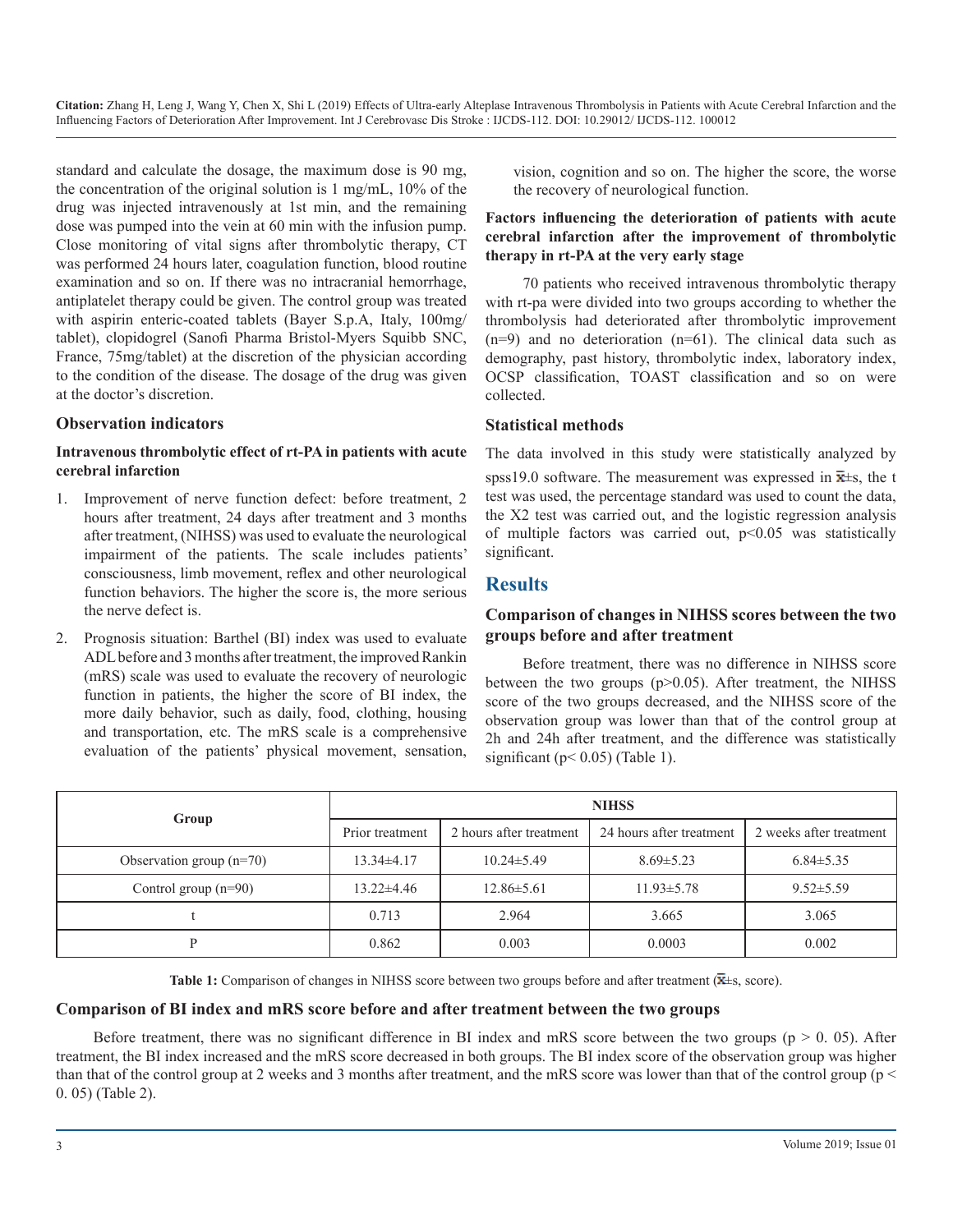| Group                                                                                   | Time                     | Bl                                   | mRS                           |
|-----------------------------------------------------------------------------------------|--------------------------|--------------------------------------|-------------------------------|
| Observation group $(n=70)$                                                              | prior treatment          | $26.01 \pm 8.64$                     | $3.58 \pm 0.34$               |
|                                                                                         | 3 months after treatment | $49.15 \pm 18.01^{13}$ <sup>2)</sup> | $2.17\pm1.69^{(1)}$ 2)        |
| Control group $(n=90)$                                                                  | prior treatment          | $26.48 \pm 8.27$                     | $3.60 \pm 0.29$               |
|                                                                                         | 3 months after treatment | $36.28 \pm 15.17^{1}$                | $3.01 \pm 0.97$ <sup>1)</sup> |
| 1) Compared with pre-treatment: $p < 0.05$ ; 2) Compared with control group: $p < 0.05$ |                          |                                      |                               |

Table 2: Comparison of BI index and mRS score between two groups before and after treatment ( $\bar{x}$ ±s, score).

#### **Univariate analysis of the deterioration after the improvement of intravenous thrombolytic therapy in the ultraearly stage of ACI with rt-PA**

The average age, thrombolytic time, NIHSS score, WBC count and the proportion of patients with complete anterior circulation infarction in the group with good prognosis were lower than those in the control group ( $p < 0.05$ ) (Table 3).

| Variable                                   | No deterioration group<br>$(n=61)$ | <b>Deterioration group</b><br>$(n=9)$ | Statistic (t/<br>$\mathbf{x}^2$ | $\mathbf{P}$ |
|--------------------------------------------|------------------------------------|---------------------------------------|---------------------------------|--------------|
| <b>General information</b>                 |                                    |                                       |                                 |              |
| sex (M/F)                                  | 49/12                              | 6/3                                   | 0.869                           | 0.351        |
| age                                        | 45.17±4.68                         | $56.37 \pm 10.55$                     | 3.124                           | 0.002        |
| Past history                               |                                    |                                       |                                 |              |
| hypertension                               | 41                                 | $\overline{4}$                        | 1.770                           | 0.183        |
| diabetes                                   | 17                                 | 3                                     | 0.114                           | 0.734        |
| hyperlipemia                               | $8\,$                              | $\overline{2}$                        | 0.531                           | 0.466        |
| smoking                                    | 10                                 | $\overline{3}$                        | 1.488                           | 0.222        |
| alcohol                                    | 13                                 | 4                                     | 2.282                           | 0.130        |
| AF                                         | 5                                  | $\boldsymbol{7}$                      | 10.728                          | 0.001        |
| Thrombolytic related index                 |                                    |                                       |                                 |              |
| Thrombolysis time (min)                    | 124.38±11.45                       | $167.25 \pm 10.09$                    | 11.702                          | 0.000        |
| NIHSS score before thrombolysis (score)    | $8.37 \pm 0.11$                    | 12.95±2.14                            | 6.379                           | 0.000        |
| Blood pressure before thrombolysis (mmHg)  |                                    |                                       |                                 |              |
| <b>SBP</b>                                 | 139.28±19.72                       | 140.25±19.44                          | 0.139                           | 0.889        |
| <b>DBP</b>                                 | 83.16±11.64                        | 84.25±11.36                           | 0.267                           | 0.789        |
| <b>Laboratory</b> index                    |                                    |                                       |                                 |              |
| Blood glucose before thrombolysis (mmol/L) | $7.65 \pm 2.47$                    | $8.01 \pm 2.23$                       | 0.446                           | 0.656        |
| WBC $(\times 109/L)$                       | $10.91 \pm 5.14$                   | $8.27 \pm 3.34$                       | 2.054                           | 0.043        |
| NEU-R $(\% )$                              | $0.83 \pm 0.24$                    | $0.86 \pm 0.23$                       | 0.363                           | 0.717        |
| Hb(g/L)                                    | 148.66±16.87                       | 145.78±17.01                          | 0.474                           | 0.636        |
| PLT $(\times 109/L)$                       | 214.37±61.25                       | 220.18±62.17                          | 0.262                           | 0.794        |
| <b>INR</b>                                 | $1.10 \pm 0.32$                    | $1.19 \pm 0.35$                       | 0.727                           | 0.469        |
| PT(s)                                      | 13.39±1.27                         | $13.50 \pm 1.17$                      | 0.260                           | 0.795        |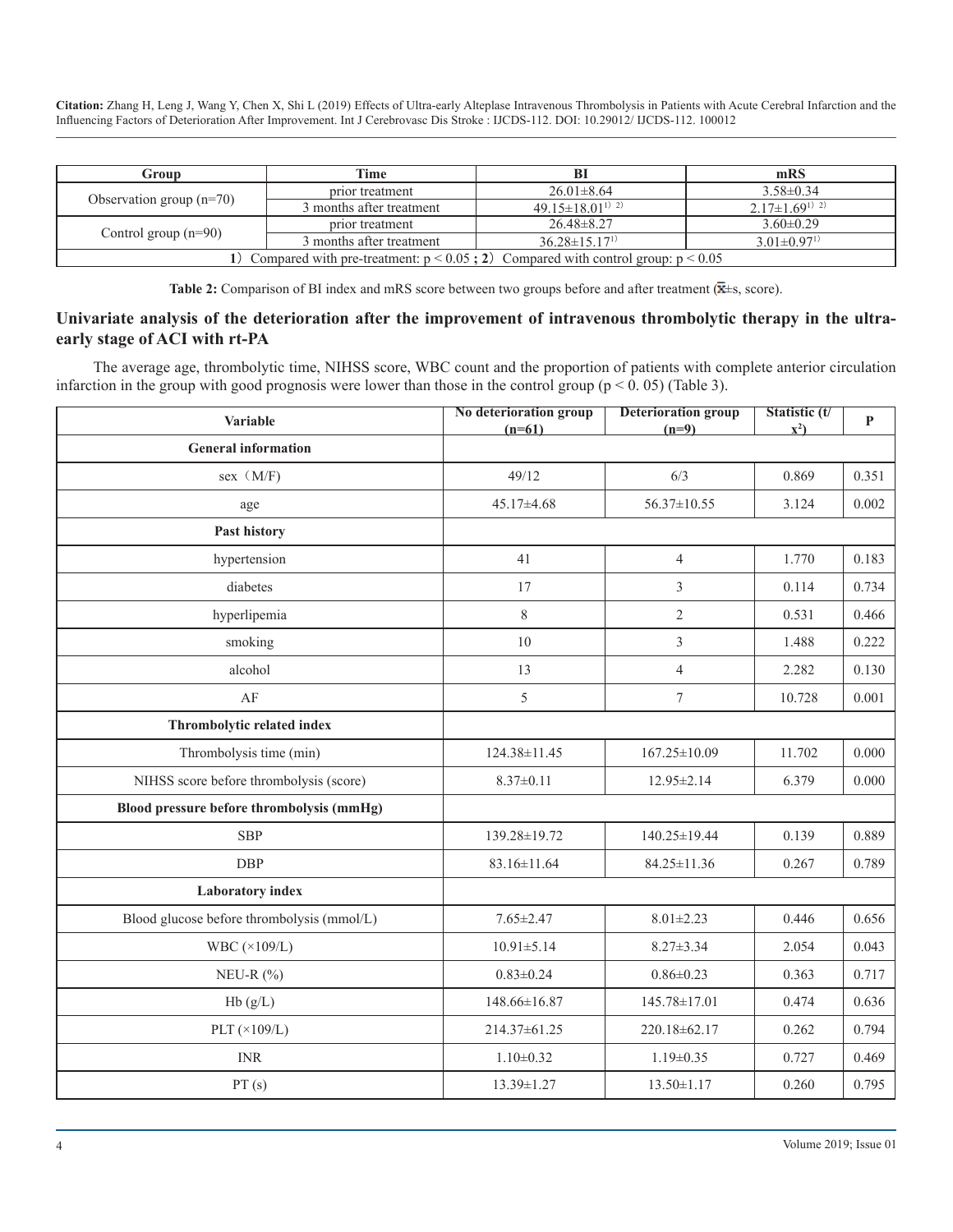| APT(s)                                                     | $35.25 \pm 6.87$ | $35.04\pm 6.90$ | 0.125  | 0.900 |
|------------------------------------------------------------|------------------|-----------------|--------|-------|
| Fbg(g/L)                                                   | $3.41 \pm 1.49$  | $3.24 \pm 1.32$ | 0.354  | 0.723 |
| TC (mmol/L)                                                | $5.48 \pm 1.01$  | $5.18 \pm 1.13$ | 0.752  | 0.454 |
| $LDL$ (mmol/ $L$ )                                         | $3.41 \pm 0.95$  | $3.21 \pm 0.96$ | 0.584  | 0.561 |
| Urinary protein positive                                   | $\overline{2}$   | 6               | 32.006 | 0.000 |
| Oxfordshire community stroke project (OCSP) classification |                  |                 |        |       |
| Complete anterior circulation infarction                   | 5                | 5               | 14.365 | 0.000 |
| Partial anterior circulation infarction                    | 30               | $\overline{7}$  | 2.574  | 0.108 |
| Posterior circulation infarction                           | 10               | $\overline{2}$  | 0.187  | 0.664 |
| Lacunar infarction                                         | 9                |                 | 0.085  | 0.770 |
| <b>Stroke (TOAST) classification</b>                       |                  |                 |        |       |
| Atherosclersis                                             | 34               | 6               | 0.382  | 0.536 |
| Cardiogenic embolism                                       | $\overline{2}$   |                 | 1.172  | 0.278 |
| Arteriolar lesion                                          | 33               | 7               | 1.795  | 0.180 |
| Others                                                     | $\overline{7}$   |                 | 2.535  | 0.111 |

Table 3: Univariate analysis of deterioration after the improvement of intravenous thrombolytic in the ultra-early stage of ACI with rt-PA (n=70).

#### **Multivariate logistic regression analysis on the deterioration of ACI after the improvement of intravenous thrombolytic therapy with rt-PA in the ultra-early stage of ACI**

Multivariate logistic regression analysis showed that venerable age, history of atrial fibrillation, relatively late of thrombolytic time, and low NIHSS score before thrombolysis, Low WBC count and complete anterior circulation infarction are independent risk factors for deterioration of ACI after thrombolytic therapy. The history of atrial fibrillation is the most important risk factor (Table 4).

| Variable                                 | ß     | Wald $\chi^2$ | <b>OR</b> | 95%CI            | P     |
|------------------------------------------|-------|---------------|-----------|------------------|-------|
| Age                                      | 0.343 | 9.220         | 2.136     | $0.467 - 5.643$  | 0.002 |
| History of AF                            | 2.230 | 12.254        | 7.209     | $2.603 - 18.271$ | 0.000 |
| Thrombolytic time                        | 1.411 | 12.357        | 4.135     | $1.267 - 8.556$  | 0.000 |
| NIHSS score before Thrombolysis          | 2.257 | 25.366        | 1.186     | $1.158 - 2.257$  | 0.000 |
| <b>WBC</b>                               | 0.220 | 0.220         | 0.536     | $0.112 - 1.015$  | 0.053 |
| Complete anterior Circulation infarction | .818  | 11.945        | 6.212     | $2.067 - 16.124$ | 0.000 |

**Table 4:** Multivariate logistic regression analysis on the deterioration of ACI after the improvement of intravenous thrombolytic therapy with rt-PA in the ultra-early stage of ACI.

#### **Comparison of complications between the two groups**

During the treatment, one case of tongue edema appeared in the observation group, which could be caused by drug allergy through clinical comprehensive diagnosis and was cured after symptomatic treatment. Four patients in the observation group had bleeding symptoms after thrombolytic therapy, including 2 gingival cases, 2 skin bleeding cases, a case of bleeding gums with skin bleeding ,the total incidence was 8.33%; while in the control group 2 cases had gingival bleeding, the total incidence was 3.33%. There was no significant difference in bleeding complications between the two groups  $(x^2=1.365, P=0.242)$ .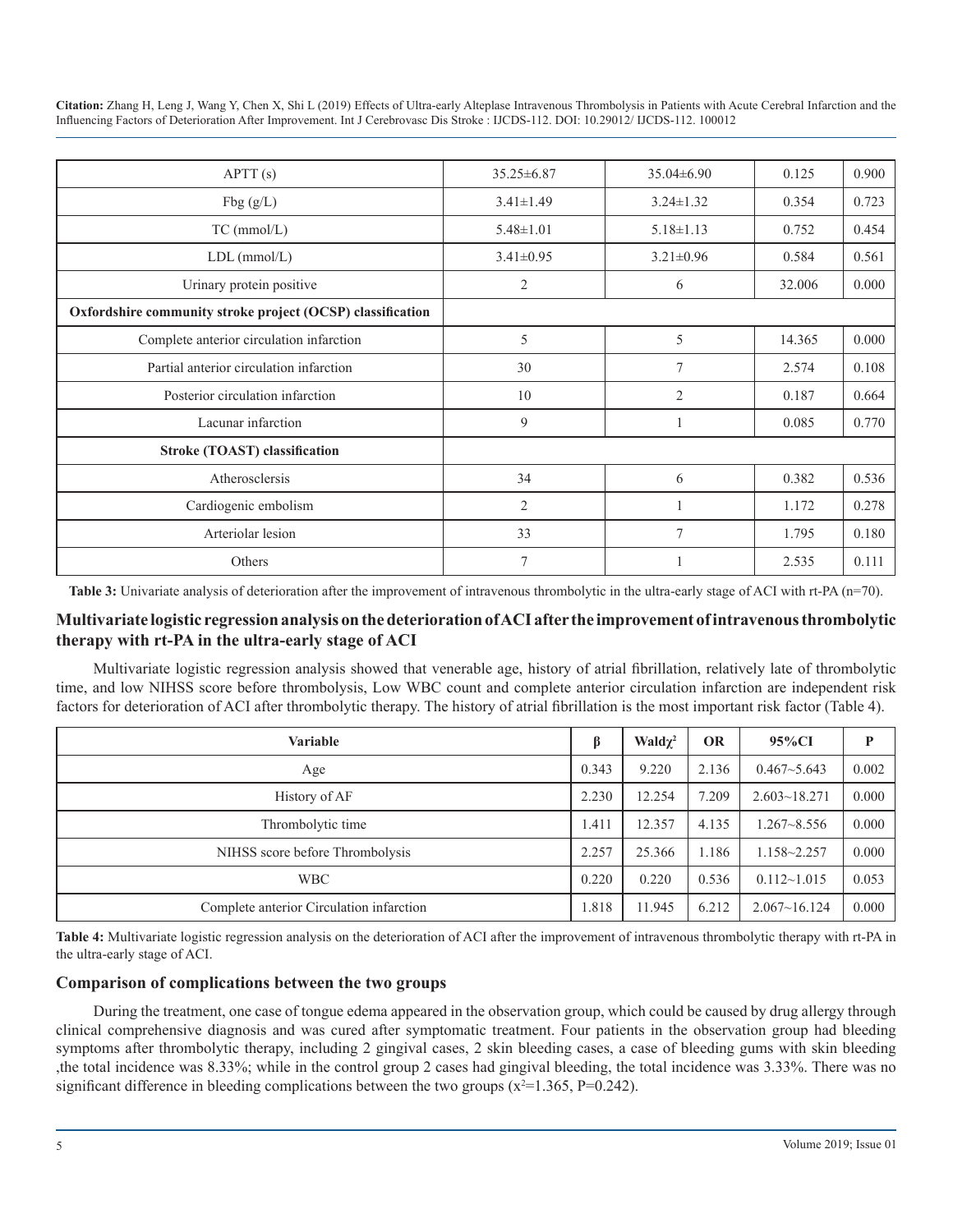# **Discuss**

#### **Analysis of the effect of intravenous thrombolytic therapy on rt-PA in ultra-early stage of ACI**

ACI is caused by multiple factors, such as atherosclerosis, cardiogenic embolism and so on. The course of ACI is accompanied by cerebral ischemia and anoxia. Irreversibility of nerve function in the perivascular tissue of the responsible vessel and formation of ischemic penumbra around the central necrotic region [7]. Clinical studies suggest that the ischemic penumbra is reversible, but if the ischemic and anoxic state of brain tissue is not released in time, the area of central necrosis will extend further with the prolongation of ischemia and hypoxia time. It eventually covers the entire ischemic penumbra, resulting in irreversible necrosis of the brain [8,9]. Meanwhile, due to ischemia and long time of hypoxia, a large number of toxic biochemical substances produced by brain tissue metabolism also lead to the cascade of malignant complications, and accelerate the progression of the disease, and then worsen the condition, endangering the life and health of the patient. Therefore, in the clinical treatment of ACI, how to relieve cerebral ischemia, hypoxia quickly and save ischemic penumbra has become a common understanding of treatment.

Intrvenous thrombolysis is one of the effective thrombolytic methods. It has high clinical value with the advntages of simple, fast, easy to use, no long time preparation and so on. In particular, the emergence of the third-generation thrombolytic drug rt-PA has greatly improved the specificity of previous thrombolytic drugs, such as urokinase, Anipase, etc., with a short half-life and high fibrinolytic blood circulation. It has longer drug half-life and better specificity and safety. It is highly specific to fibrin and can effectively avoid systemic anticoagulant thrombolytic state caused by non-selective fibrinolytic agent. Rt-PA can bind to cellulose in thrombus and form fibrinogen with strong affinity. It can dissolve thrombus in time by rapid degradation of fibrinase [10-12].

The results of this study are also reflected in our report, and the time of thrombolytic therapy was shortened to 3 hours after the onset of thrombolysis. The statistical analysis showed that there was no difference in NIHSS score, BI index and mRS score between the two groups before treatment. After treatment, the NIHSS score, bi index and mRS score at different time points in the observation group were better than those in the control group. Among the patients who were treated with rt-PA within 3 hours after the onset of the disease, the proportion of patients with good prognosis was as high as 60%, which suggests that rt-PA thrombolytic therapy at the very early stage is better for the improvement of neurological function defect in patients. At the same time, there were no severe symptoms of intracranial hemorrhage or fatal hemorrhage in both groups, and there was no significant difference between the two groups in gingival, skin and other bleeding cases.

#### **Analysis of the influencing factors on the deterioration of rt-PA after the improvement of intravenous thrombolysis in the Ultra-early stage of ACI**

In view of the difference of the prognosis of rt-PA intravenous thrombolytic therapy in the ultra-early stage of ACI, it is helpful for the ACI patients treated with rt-PA to get more benefit. In this study, the patients in the observation group treated with rt-PA were divided into two groups, compared with demography, past history, laboratory index, OCSP, TOAST classification and so on, then showed that the age of patients with thrombolytic improvement was older than that of patients with no deterioration, and the proportion of patients with history of AF was higher, the onset time of thrombolysis was relatively late, and the NIHSS score and WBC count before thrombolysis were higher. The proportion of patients with complete anterior circulation infarction was higher than that of patients without deterioration after thrombolysis. Multivariate logistic regression analysis showed that old age, history of AF relatively late thrombolytic time, low NIHSS score before thrombolytic therapy, abnormal WBC count and complete anterior circulation infarction were independent risk factors for deterioration after the improvement of intravenous thrombolytic therapy on rt-PA in ultra-early stage of ACI. Among them, the history of AF has the strongest correlation. Analysis of its specific mechanism, elderly people induced a variety of vascular disease risk factors, because with age, the body's vascular wall elasticity, the higher the risk of microvascular disease, and blood flow after thrombolytic rapid recovery of vascular wall is difficult to tolerate which increased risk of bleeding. However, Af often leads to thrombus abscission and blood circulation after arrhythmia. Once circulating to the small blood vessels, it not only causes infarction, increases the infarct location, but also further destroys the function and structural integrity of blood vessels. After thrombolysis the fibrinogen in the embolus is dissolved and causes the thrombus to flow continuously with the blood and damage the damaged blood vessels causing it to rupture and bleed. Based on the analysis of the mechanism of complete anterior circulation infarction and deterioration after thrombolytic therapy, the author thinks it's possible that the complete anterior circulation infarction is caused by the infarction of the carotid artery supply area. The distal vessels in this part of the patients are relatively insufficient, the cerebral blood flow is low expression, and the thrombus load is relatively high in the occluded area. After thrombolytic therapy, the blood flow velocity in the stenotic part of the vessel becomes faster, which can also cause the thrombus to rupture and form a running embolus, causing secondary infarction or injury to the normal vascular wall or even causing it to rupture. At the same time, when the level of WBC count is increased, not only can a large number of blood vessels gather and attach to the blood vessel, resulting in stenosis of blood lumen, resulting in abnormal hemodynamic index, but also can destroy the normal structure and function of